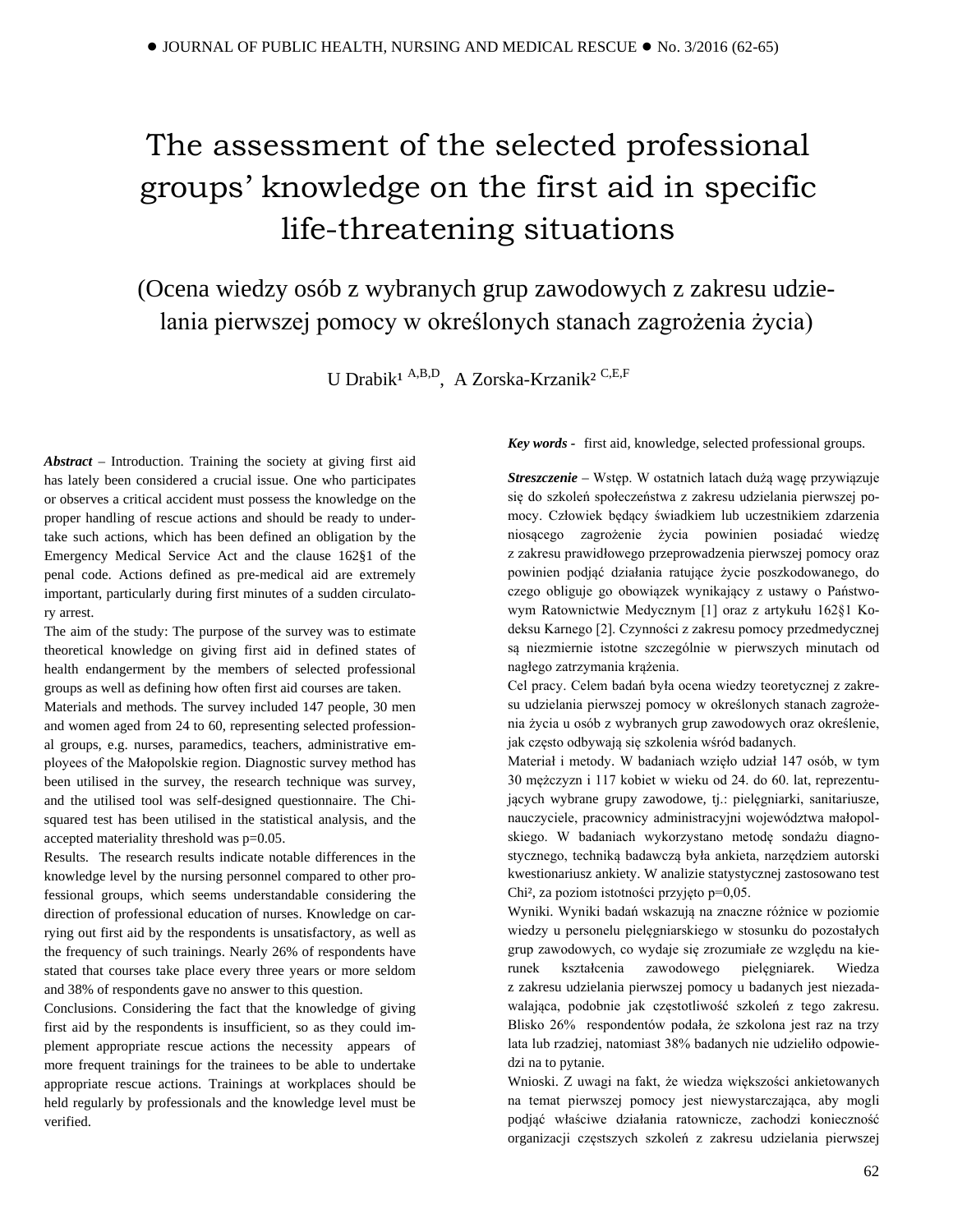pomocy. Szkolenia w zakładach pracy powinny być prowadzone regularnie przez profesjonalistów, a znajomość wiedzy powinna być weryfikowana.

*Słowa kluczowe -* pierwsza pomoc, wiedza, wybrane grupy zawodowe.

## **Author Affiliations:**

- 1. Medical Rescue Research Institute, Faculty of Health Sciences, Collegium Medicum, Jagiellonian University
- 2. Emergency Unit, Narutowicz Specialist Municipal Hospital in Krakow

#### **Authors' contributions to the article:**

- A.The idea and the planning of the study
- B. Gathering and listing data
- C. The data analysis and interpretation
- D.Writing the article
- E. Critical review of the article
- F. Final approval of the article

#### **Correspondence to:**

Urszula Drabik, Medical Rescue Research Institute, Faculty of Health Sciences, Collegium Medicum, Jagiellonian University, Michałowskiego 12 Str., PL-31-128 Kraków, Poland, e-mail: [ula\\_dk@op.pl](mailto:ula_dk@op.pl)

**Accepted for publication:** July 2, 2016.

## **I. INTRODUCTION**

ardiopulmonary resuscitation (CPR) performed by bystanders and passers-by can often save lives. Nevertheless, there are many factors which negatively affect the willingness to commence CPR, like panic, fear of infection, fear of harming the casualty, fear of conducting CPR incorrectly [3]. The broadening of the knowledge of potential witnesses of harmful events can boost their confidence and willingness to undertake first aid activities. The sequence of actions to be taken after a sudden cardiopulmonary arrest is often referred to as the so-called chain of survival. The elements of the chain are, among others, the early diagnosis of the situation and getting help, early commencement of CPR, early defibrillation, and early resuscitation care. The first link in the chain is the activity of bystanders who perform first aid and contact the emergency rescue services [4]. All of the chain links are of crucial significance, with the most emphasis being on the first two, C

since they decide about the what is going to happen to the casualties.

First aid consists in rescue activities performed by bystanders or passers-by after an incident. The bill of September  $8<sup>th</sup>$ , 2006 on National Medial Rescue) imposes, in article 4, the common obligation to aid those in a sudden and immediate threat to life and health (Polish Journal of Laws –Dz.U. of 2006, no. 191, pos. 1410) [1]. The Polish law makes every adult citizen obliged to perform first aid as stated in the article 162 §1 of the Penal Code [2].

The norm established by the article 4 of the National Medial Rescue bill pertains to anyone who witnessed an event the outcomes of which pose an immediate threat to human life. Thus, this norm is a common one, addressed to the general population of Poland, which, despite the lack of repercussions, triggers the so-called social obligation to get help. It would be hard to execute any sanctions because an average citizen cannot be expected to know medical rescue regulations or procedures. Therefore, the regulation appeals to human conscience, calling for us to be responsible for other people [5].

Certain situations and circumstances, such as the long distance to the place of the incident, have a negative impact on the time of arrival of Medical Rescue Teams. As a result of that, first aid has to be carried out by the witnesses of the incident, whose knowledge and skills have an impact on the casualties' lives and well-being. Therefore, education the society on performing first aid is of utmost importance. School education plays the major part, as it influences young people's development and can prepare pupils to react in stressful situations in which there is a necessity to perform first aid.

## **I. MATERIALS AND METHODS**

The study included 147 randomly selected people employed in the Małopolskie region. Among them were 117 women (80%) and 30 men (20%). The age of the study group varied from 24 to 60. The studied individials belonged to one of the following four professional groups: high school teachers – 58 (39%), office workers – 45  $(31\%)$ , nurses  $- 24$  (16%) and paramedics  $- 20$  (14%). The studied people took a course of first aid conducted per their employers' ordinance.

The diagnostic poll method was used during the study. The study technique was a survey, and the research tool was the authors' original questionnaire consisting of 11 questions, including four on the participant's sociodemographic data (one closed-ended question, two open-ended questions, and one semi-open-ended question) and 7 (two closed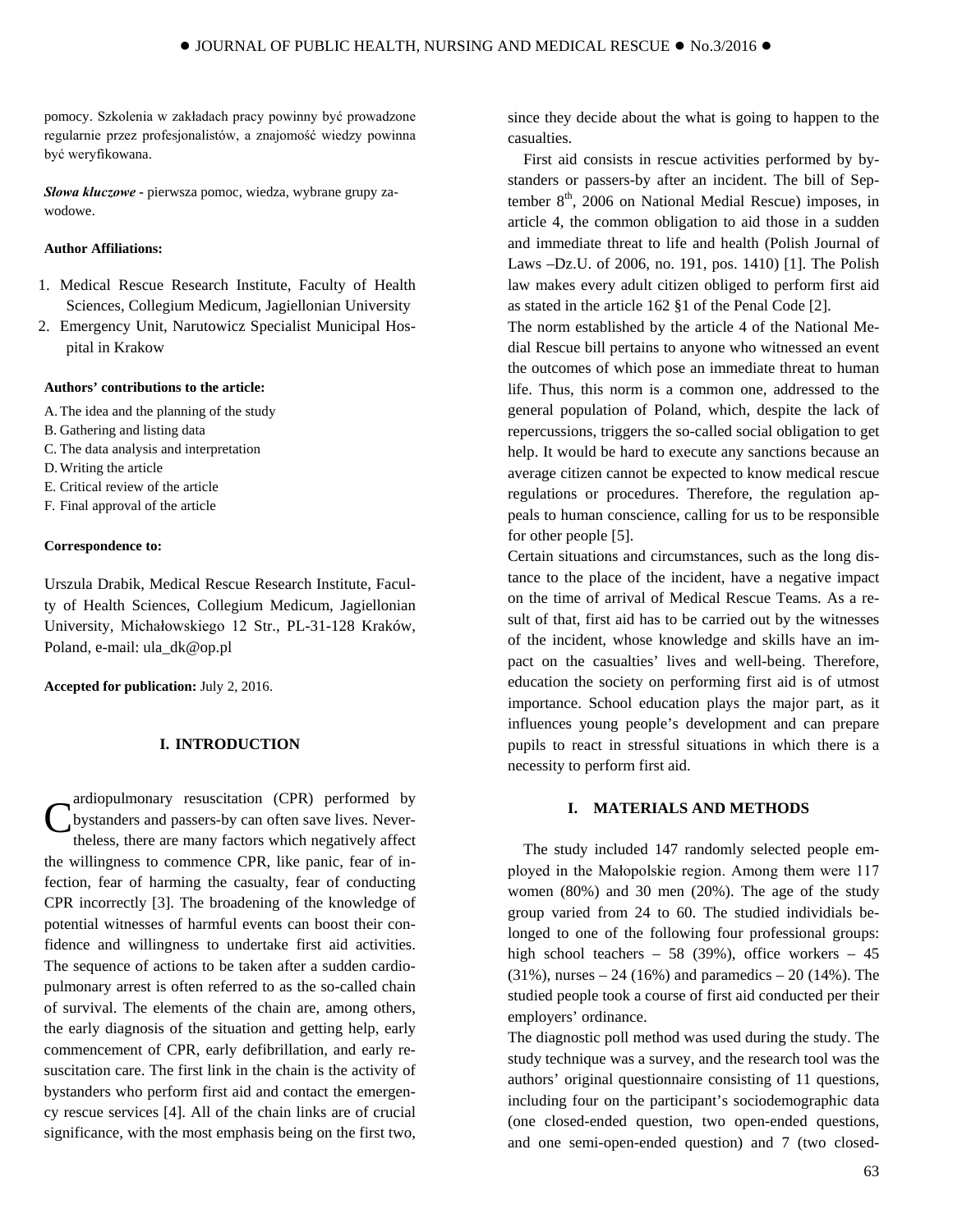ended and five semi-open-ended) on the participant's knowledge of first aid focused on:

- basic resuscitation procedures,
- procedures for epileptic seizures,
- procedures in case of choking,
- procedures for massive haemorrhage after being wounded.

Additionally, the authors tried to obtain information on the frequency of first aid training. The participants filled in the questionnaire independently, before a course commenced. In the statistical analysis, the independence test (the contingent tables test, on which the chi-squared test is based) was applied. The parameter  $p=0.05$  was assumed to be the statistical significance level. The study was anonymous and the responders were informed on the aim and course of the study before it commenced. They also knew how to fill in the survey and how the data gathered was going to be used. The authors have obtained voluntary spoken consent for the participation from all respondents. The poll taker was present when the surveys were filled in.

## **III. RESULTS**

As a result of the study, the information on the participants' knowledge of first aid in five selected types of health threats (epileptic seizure, choking, massive haemorrhage, circulatory arrest, no breathing) was gathered.

In the question 5 on the Basic Life Support (BLS) algorithm, more than a half of the participants (54%) showed the 30:2 compression to ventilation ratio was familiar to them. The correct answer was provided by 45% of paramedics, 48% of teachers, and 46% of office workers. In the teacher group, significant correlations were observed as 48% of the group were correct, 47% were wrong, and 5% did not provide any answer. No statistically significant differences were observed in the group of nurses, as while 92% provided correct answers, 8% were wrong.

In the group of office workers, nearly half of participants 46% were right, whereas 54% would conduct CPR in discord with the standards.

The next issue scrutinised (question no. 6) was the procedure in case of an epileptic seizure. 52% of the participants answered correctly that one should protect the casualty's head and other parts of the body from and injury. 28% of people claimed wrongly that it was placing a hard object between the casualty's teeth to prevent biting the tongue. Around 20% of the participants would call in an ambulance.

In the paramedic group, 52% gave the correct answer, which is statistically significant ( $p=0.05$ ), whereas 27% thought that placing a hard object between the casualty's teeth to prevent biting the tongue was a correct answer was well. 18% of the studied group would call and ambulance and 3% offered no answer.

The correct answers on the epilepsy case were provided by 58% of nurses, 52% of paramedics, 62% of teachers and 40% of office workers.

In response to the question number 7 on the procedures in cases of choking, the participants offered the following answers: 51% of them would perform compressions of the epigastric region, 35% would apply blows between the casualty's shoulder blades, and 3% would try to remove the obstruction from the airways. 11% did not respond.

Considering the frequency of answers to this question, the reaction offered most frequently was to perform compressions of the epigastric region, followed by blows between shoulder blades, which does not represent the correct behaviour.

The most common cause of choking in cases of children are small objects and candies, and a bite of food in cases of adults. The defensive reaction is coughing. If the airways are almost entirely blocked, one is choking, may lose consciousness after a dozen seconds or so, and after 3-4 minutes the circulation may be stopped [6]. No participant specified that the first thing they would do is encourage the casualty to cough, which is the most recommended behaviour.

The question no. 8 required the participants to know the procedure to be applied in cases of massive haemorrhages from a wound. The following responses were offered: 63% answered correctly, 30% thought a tourniquet should be placed above the wound, 5% provided no answer, 1% believed a tourniquet should be placed below the wound, and 1% thought the artery should be pressed.

Tourniquets are applied as a last resort only, as they do not stop the blood flowing out the damaged bones, and stop the blood supply to tissues, which causes oxygen deficiency [6].

#### **IV. DISCUSSION**

People who find themselves first to arrive at the place of the incident should commence the resuscitation procedures, which are crucial in the first minutes after a circulatory arrest. Oxygen deficiency leads to a permanent brain damage after 4 minutes [7].

In the authors' own study, the respondents from the group of nurses had a high level of knowledge of CPR. In a simi